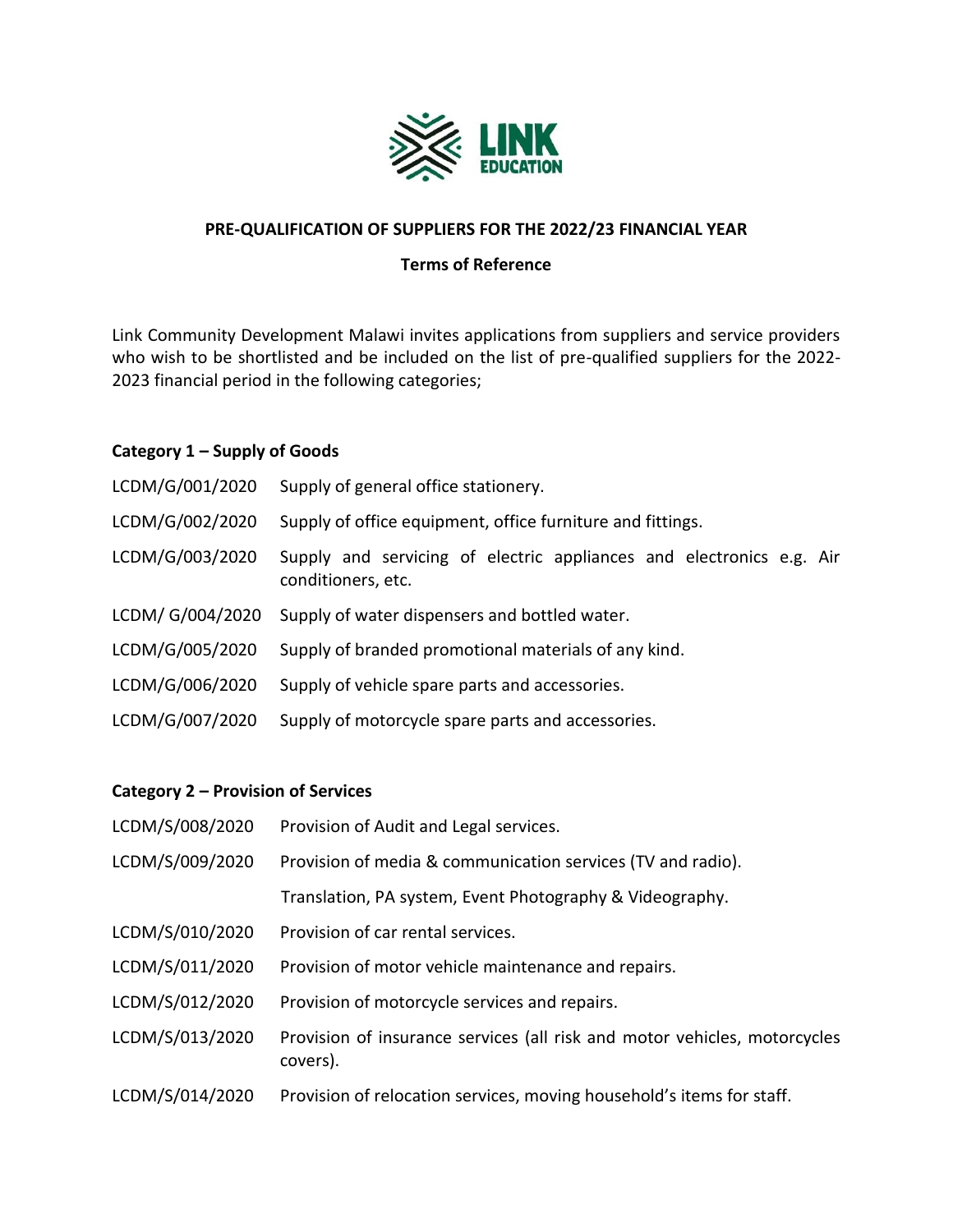- LCDM/S/015/2020 Provision of Accommodation, Conference and Hotel Facilities (Lilongwe, Mchinji and Dedza only)
- LCDM/S/016/2020 Provision of printing services,

# **Category 3 – Provision of IT Equipment and services**

LCDM/ICT/016/2020 Supply of computer equipment (e.g. Computers, servers, printers, projectors, etc.)

LCDM/ICT/017/2020 Provision of internet services.

LCDM/ICT/018/2020 Servicing of computer equipment and networking services.

Detailed item procurement specifications will only be shared at the point of procurement with prequalified suppliers.

# **All prospective suppliers are requested to submit copies of the following mandatory requirements**

- Copies of business registration certificates
- Copy of Valid Tax Clearance Certificate, VAT Certificate, and TPN
- Company profile Postal, physical and email address, telephone numbers
- List of company directors and addresses
- List of past and present clients (Link Malawi reserve the right to contact referees as may become necessary)
- Full banking details
- Description of financial capability, business set-up (branches, franchises etc.)
- Any terms and conditions (e.g. bulk purchase discounts, delivery conditions etc.)

## **Notes**

- Suppliers can bid for one or more items in each category
- Suppliers can bid for one or more categories

## **Prequalification criteria**

- Participation is open and on equal terms to all prospective suppliers
- Prequalification awarding will base on in-country legal compliance, establishment, quality, track record, and financial capacity among others.